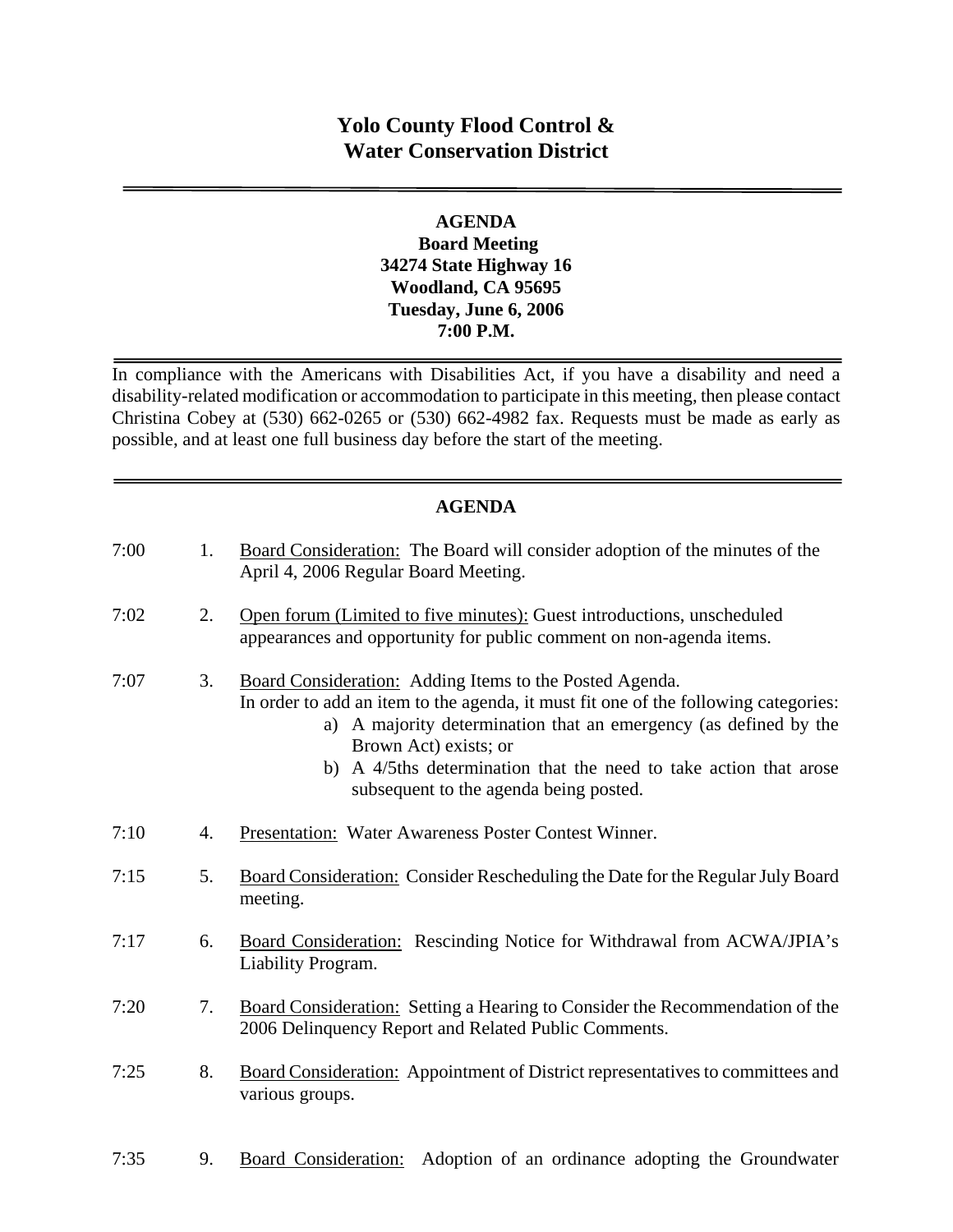#### Management Plan.

| 7:45 | 10. | Board Update and Consideration: New Year's Eve Storm Recovery Update and<br>Continuation of Emergency Conditions.                                                                                                                                                                                                                               |
|------|-----|-------------------------------------------------------------------------------------------------------------------------------------------------------------------------------------------------------------------------------------------------------------------------------------------------------------------------------------------------|
| 8:05 | 11. | Directors' Reports: Each member of the Board will have the opportunity to report<br>on meetings and conferences attended during the prior month on behalf of the<br>District.                                                                                                                                                                   |
| 8:10 | 12. | Attorney's Report: The District's attorney will report on the following:<br>a) Current legal and legislative activities.                                                                                                                                                                                                                        |
| 8:15 | 13. | General Manager's Report: The Board will receive a report from the General<br>Manager or designated representatives regarding current general activities and<br>projects of the District.<br>a) General Activities<br>Integrated Regional Water Management Plan Update<br>b)<br>Operations, Maintenance and Water Conditions<br>$\mathcal{C}$ ) |
| 8:45 |     | 14. General Discussion: Opportunity for Board members to ask questions for<br>clarification, provide information to staff, request staff to report back on a<br>matter, or direct staff to place a matter on a subsequent agenda.                                                                                                               |
| 8:50 | 15. | Board Consideration: The Board will consider the approval and the payments of<br>bills.                                                                                                                                                                                                                                                         |
| 8:55 | 16. | Closed Session: Conference with Legal Counsel Under Brown Act Section<br>54956.9(b) significant exposure to litigation involving two potential cases.                                                                                                                                                                                           |
| 9:15 | 17. | <b>Adjourn</b>                                                                                                                                                                                                                                                                                                                                  |

The public may address the Board concerning an agenda item either before or during the Board's consideration of that agenda item. Public comment on items within the Board's jurisdiction is welcome, subject to reasonable time limits for each speaker. Upon request, agenda items may be moved up to accommodate those in attendance wishing to address that item. Times listed for consideration of agenda items are approximate only. The Board may consider any agenda item at any time during the Board meeting.

I declare that the foregoing agenda was posted at the office of the Yolo County Flood Control and Water Conservation District, 34274 State Highway 16, Woodland, CA on June 2, 2006.

By: \_\_\_\_\_\_\_\_\_\_\_\_\_\_\_\_\_\_\_\_\_\_\_\_\_\_\_\_\_\_\_\_\_\_\_\_\_

Christina Cobey, Administrative Assistant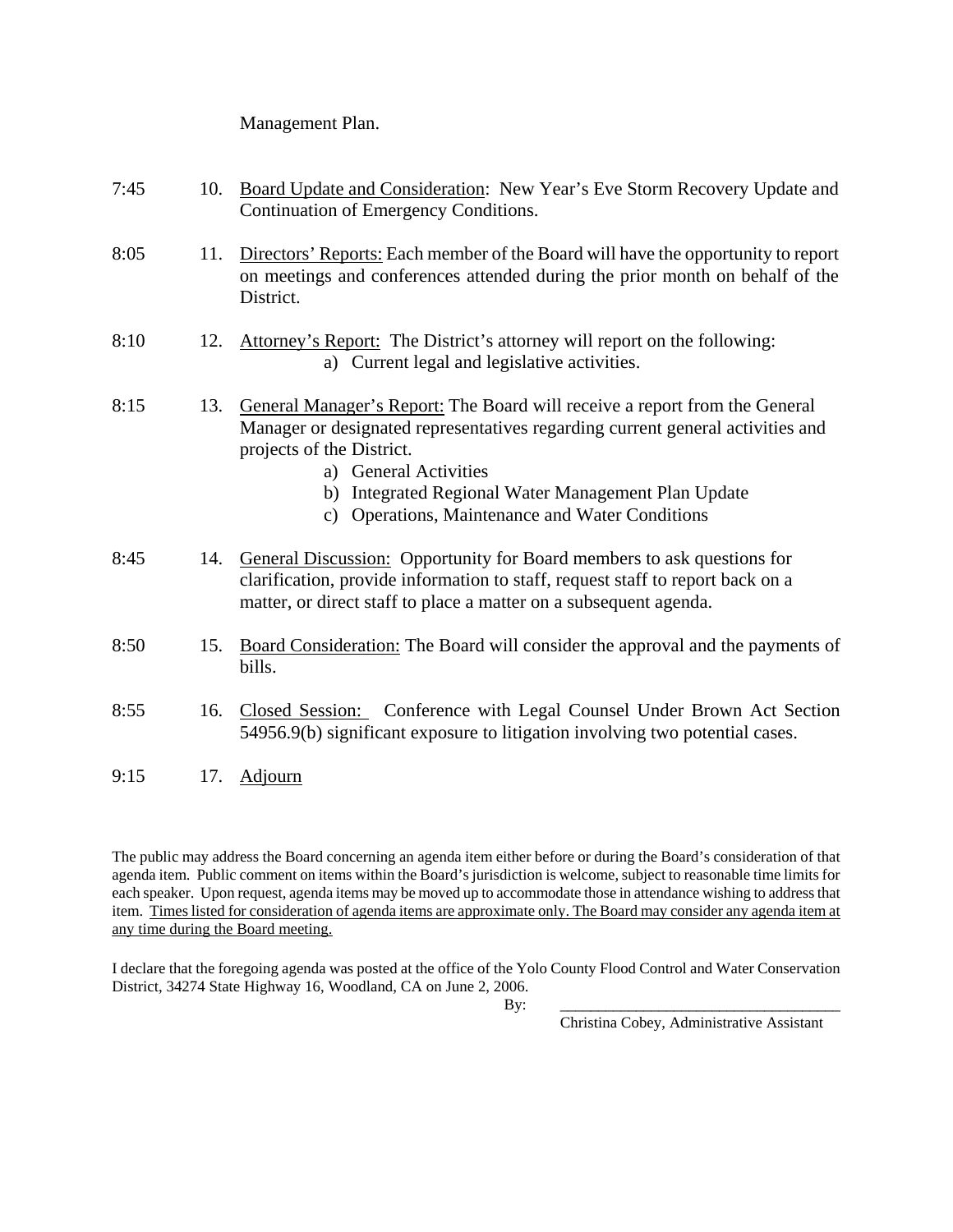### REGULAR BOARD MEETING MINUTES June 6, 2006

The regular June meeting of the Board of Directors of the Yolo County Flood Control and Water Conservation District was held at 7:00 p.m. on June 6, 2006 at its regular place of business, 34274 State Highway 16, Woodland, California. Chair Rominger convened the meeting with Directors Scheuring and Tadlock present. Director Vink arrived later. Director Brice was absent. Also in attendance were:

District Staff and Consultants Tim O'Halloran, General Manager Christy Barton, Assistant General Manager Max Stevenson, Water Resources Associate Paul Bartkiewicz, Legal Counsel Francis Borcalli, Engineering Consultant

Members of the Public Duane Chamberlain, Yolo County Supervisor Don Rominger, Retired District Director

### **MINUTES**

**M/S/C** approved the minutes of the May 2, 2006 Regular Board meeting as corrected.

#### **OPEN FORUM**

No comments were made.

#### **WATER AWARENESS POSTER CONTEST WINNER**

Mr. O'Halloran reviewed the Water Awareness Poster Contest that the District co-sponsors with the Water Resources Association of Yolo County and reported that one of the winning artists had been unable to attend the presentation ceremony at the Yolo County Board of Supervisors' meeting. Mr. O'Halloran introduced Zoe Chen, 1<sup>st</sup> place winner of the Kindergarten category for the 2006 Poster Contest and presented Ms. Chen with her 1<sup>st</sup> Place ribbon, award certificate and gift certificate for Waldenbooks, plus the 2006 Poster Calendar.

# **JULY BOARD MEETING**

Mr. O'Halloran reported the regular July Board meeting is scheduled for July 4, 2006.

**M/S/C** moved the July Board meeting to July 11, 2006.

# **ACWA/JPIA LIABILITY PROGRAM**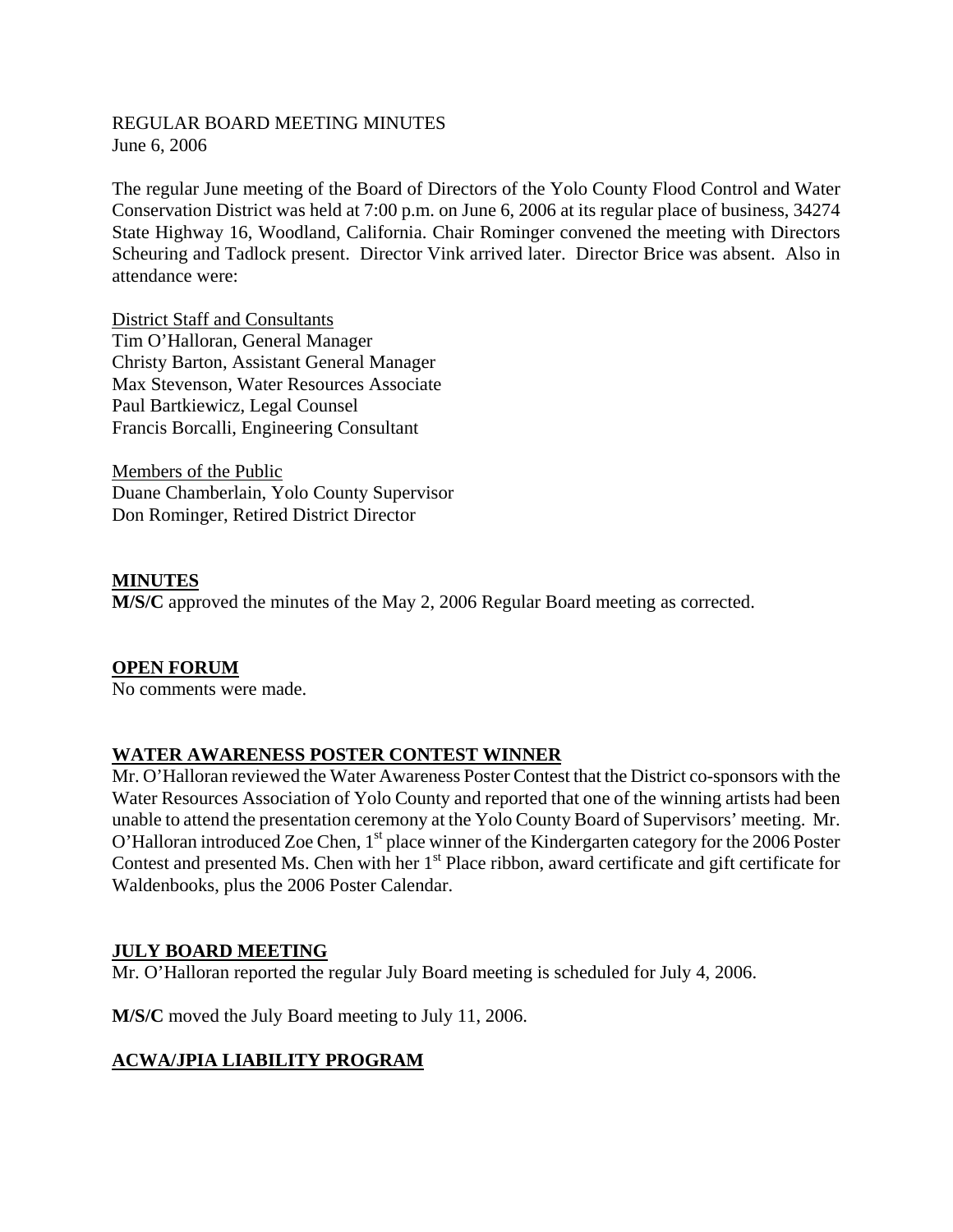Mrs. Barton reported on the need to rescind the District's Notice of Intent to Withdraw from the ACWA/JPIA's Liability Program and requested refiling a Notice to Withdraw for the 2007/2008 policy year. The District is expecting information to review for that policy year.

**M/S/C** rescinded the District's Notice of Intent to Withdraw from the ACWA/JPIA's Liability Program for 2006/2007 and authorized filing another Notice of Intent to Withdraw for 2007/2008.

# **DELINQUENCY HEARING**

Mrs. Barton reported on the District's delinquencies and reviewed the Delinquency Report. She requested the Board set a hearing to consider submitting one account to Yolo County for collection on the property tax bill.

**M/S/C** set a hearing to consider the District's Delinquency Report, staff's recommendations and related public comments for July 11, 2006 at 7:10 p.m.

# **DISTRICT REPRESENATIVES**

Chair Rominger stated the Wild and Scenic Ad Hoc Committee no longer exists and appointed Director Tadlock as the alternate representative to the Northern California Water Association.

# **GROUNDWATER MANAGEMENT PLAN**

Mr. Stevenson reported that the Yolo County Integrated Ground and Surface Water (IGSM) Model is complete. The development of this countywide groundwater simulation model was sponsored by the District, the Water Resources Association of Yolo County, and the California Department of Water Resources (DWR). Uses and development of the model were discussed. The final report is available on the District website at: [http://www.ycfcwcd.org/reports\\_page\\_1.htm](http://www.ycfcwcd.org/reports_page_1.htm) 

The final version of the District's Groundwater Management Plan (GWMP) was presented. The District received two sets of written comments on the GWMP. In response to comments, reference to the Yolo County groundwater export ordinance and a new map was added. The new map was made and submitted by DWR, showing official groundwater basins and names of the basins. No protests were received and staff recommended that the Board adopt the ordinance to adopt the GWMP. The GWMP is available online at: [http://www.ycfcwcd.org/reports\\_page\\_1.htm](http://www.ycfcwcd.org/reports_page_1.htm) 

**M/S/C** adopted Ordinance 1-2006 to Adopt a Groundwater Management Plan Under Water Code § 10750 through 10753.10 (AB 3030, Stats 1992, And SB 1938, Stats 2002) by the following vote:

AYES: Directors Rominger, Scheuring, Tadlock and Vink NOES: None ABSENT: Director Brice

# **NEW YEAR'S EVE STORM RECOVERY UPDATE**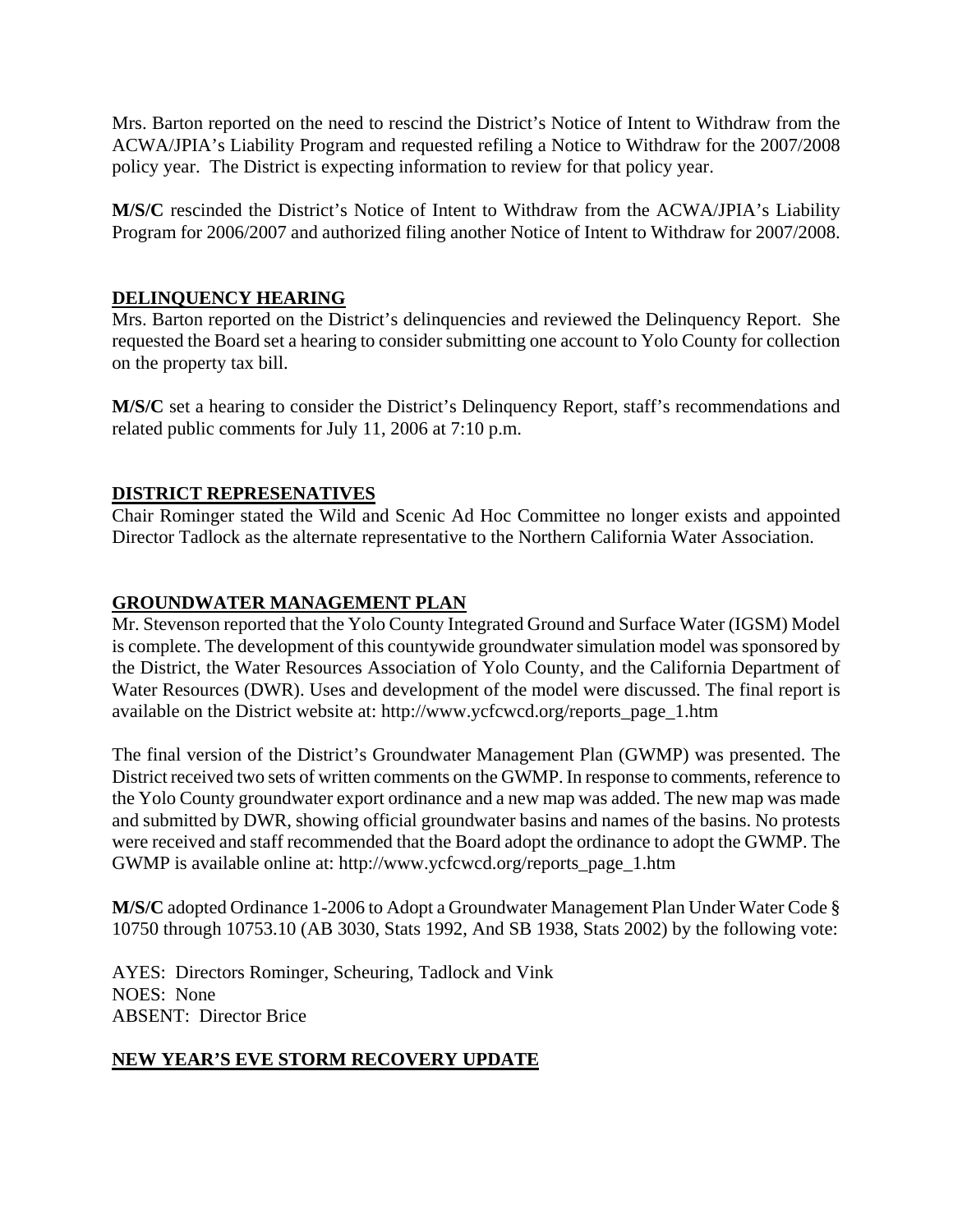Mr. O'Halloran reported on the status of the repairs to the District's facilities. Most of the work has been completed and papers are processing through FEMA's channels. Some projects have yet to be completed. Mr. O'Halloran provided a brief power point presentation related to the Moore Siphon Emergency Repair Project covering "what went wrong", "what went right" and "lessons learned." He credited good communication among the entities (California Fish & Game, Diamond D General Engineering (DDGE) with Stantec Consulting and Yolo County Flood Control and Water Conservation District) as crucial to the successful project.

Spencer Defty, DDGE, offered kudos to the District's leadership and staff. He reported the dive team had inspected the remaining portions of old pipe and found them acceptable. The top is getting thinner due to gravel erosion. The current project should suffice for a few years, which will provide the District time to consider the long-term solution.

Mr. O'Halloran reported the District will start considering options and planning for a long-term solution.

**M/S/C** continued the declaration of emergency conditions until the July Board meeting.

# **DIRECTORS' REPORTS**

Director Scheuring reported that Jacques DeBra is now Chair of the Water Resources Association of Yolo County's Technical Committee.

He thanked Mr. O'Halloran for his excellent service in that capacity prior to Mr. DeBra.

# **ATTORNEY'S REPORT**

Attorney Bartkiewicz reported on the following:

- 1) State Water Resources Control Board's (SWRCB) Decision 1641 on Phases 1-7 of the Bay-Delta Water Rights Proceedings was upheld. This affirms that the District need not provide water to the Delta when it is out of balance because the District's system lacks hydrologic continuity to the Delta during that time.
- 2) SWRCB's Gualala case decision was upheld, but the case was circumstance specific. It does not set precedent, and limits the application of concepts.

# **GENERAL MANAGER'S REPORT**

# General Activities:

Mr. O'Halloran reported that two educational tours with the Woodland Chamber of Commerce and local elected officials to the Indian Valley, Cache Creek and Capay Dams; Stewardship Award ceremony for Betsy Marchand with Steve Hall as guest speaker. Mrs. Marchand has sent a thank you note; Mappings of District facilities; and Cache Creek Conservancy grant that will provide the District funds to install a gauging station on Cache